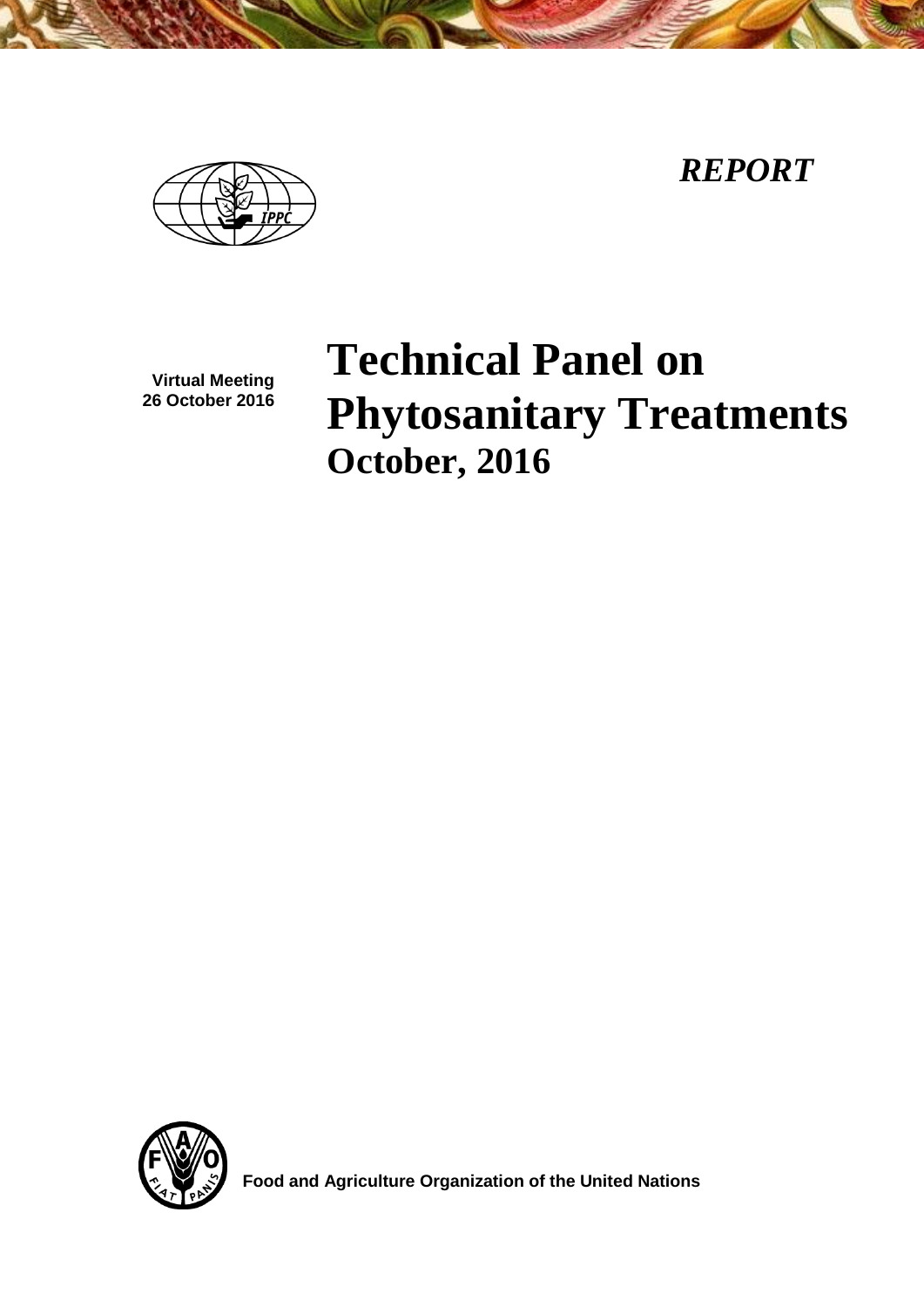The designations employed and the presentation of material in this information product do not imply the expression of any opinion whatsoever on the part of the Food and Agriculture Organization of the United Nations (FAO) concerning the legal or development status of any country, territory, city or area or of its authorities, or concerning the delimitation of its frontiers or boundaries. The mention of specific companies or products of manufacturers, whether or not these have been patented, does not imply that these have been endorsed or recommended by FAO in preference to others of a similar nature that are not mentioned.

The views expressed in this information product are those of the author(s) and do not necessarily reflect the views of FAO.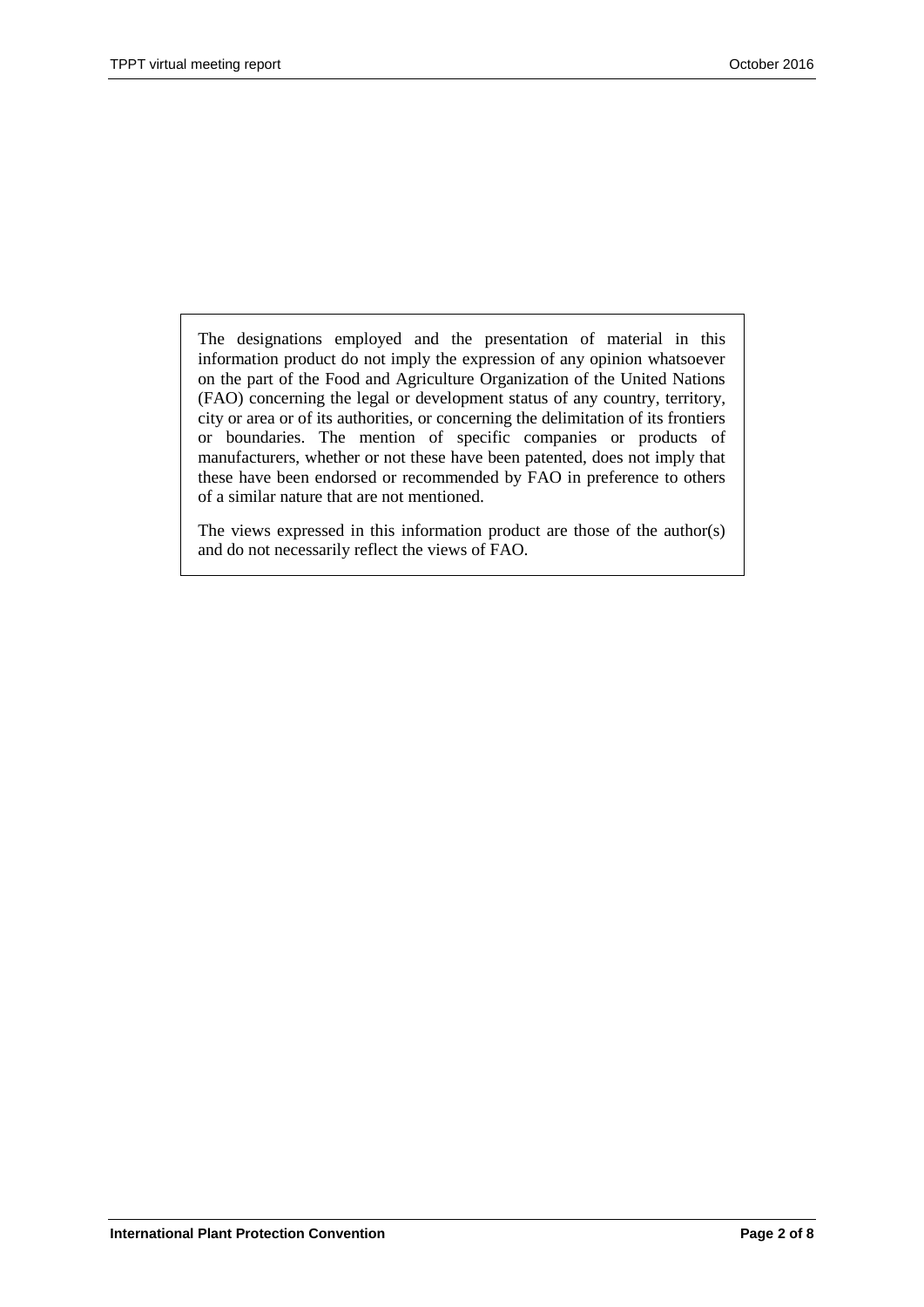# **CONTENTS**

| 2.                                                                                       |
|------------------------------------------------------------------------------------------|
| Updates from Relevant Meetings - Strategic Planning Group (SPG) meeting (Rome, 4-6       |
| Status of Phytosanitary Treatments (PTs) and International Standards for Phytosanitary   |
|                                                                                          |
| Draft ISPM: Requirements for the use of fumigation treatments as a phytosanitary measure |
|                                                                                          |
|                                                                                          |
|                                                                                          |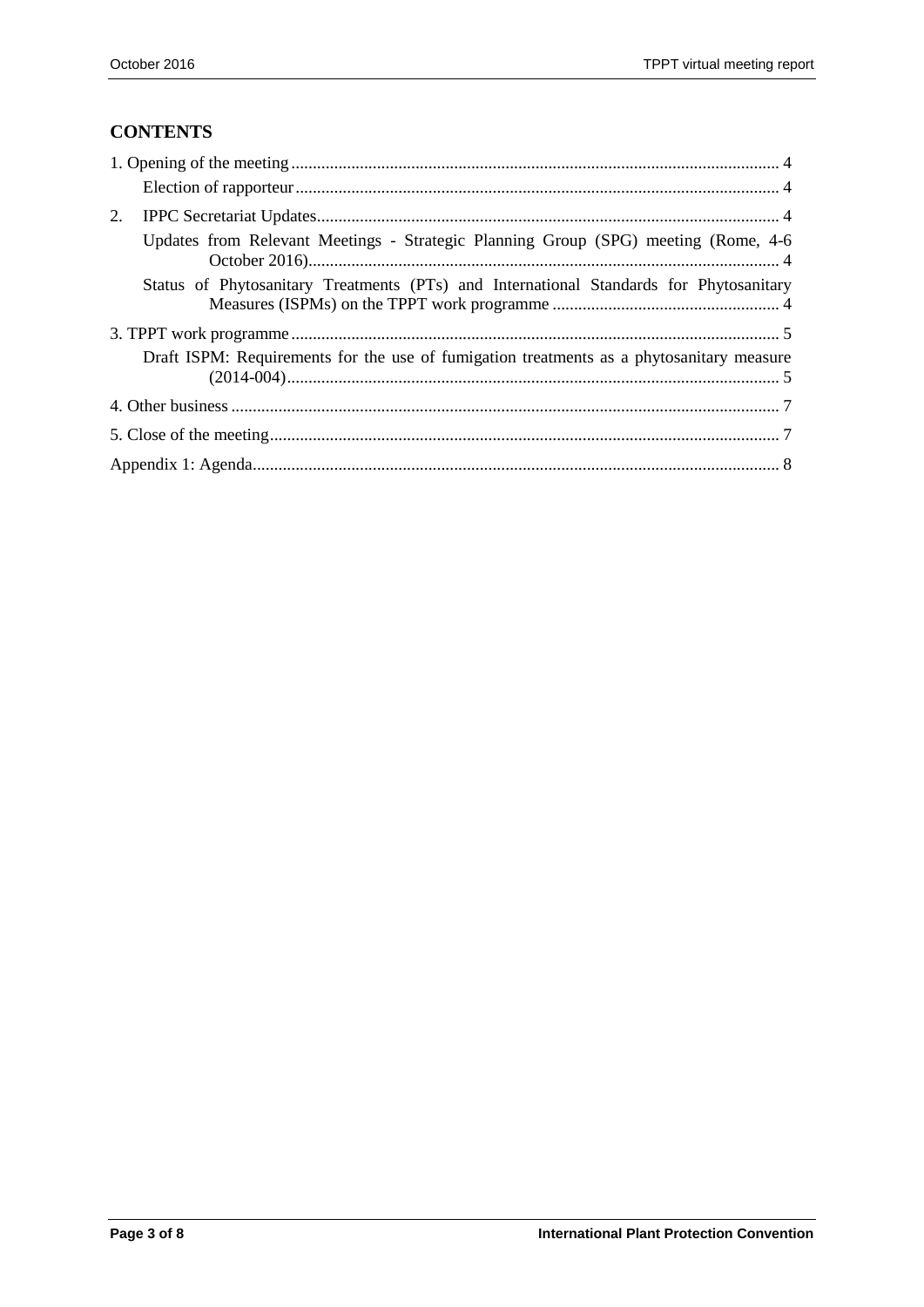#### <span id="page-3-0"></span>**1. Opening of the meeting**

- *[1]* The International Plant Protection Convention (IPPC) Secretariat (hereafter referred to "Secretariat") lead for Technical Panel on Phytosanitary Treatments (TPPT) chaired the meeting and welcomed the following participants:
	- 1. Mr Toshiyuki DOHINO (Japan)
	- 2. Mr Guy HALLMAN (FAO/IAEA)
	- 3. Mr Michael ORMSBY (New Zealand)
	- 4. Mr Matthew SMYTH (Australia)
	- 5. Mr Yuejin WANG (China)
	- 6. Mr Eduardo WILLINK (Argentina)
	- 7. Mr Bart ROSSEL (TPPT Steward)
	- 8. Ms Adriana G. MOREIRA (IPPC Secretariat lead)
	- 9. Mr Martin FARREN (IPPC Secretariat support)
	- 10. Mr Piotr WLODARCZYK (IPPC Secretariat support)
- *[2]* The full list of TPPT members and their contact details can be found on the International Phytosanitary Portal  $(IPP)^1$ .
- *[3]* The Secretariat lead of the TPPT introduced the agenda and it was adopted as presented in Appendix 1 of this report.

#### <span id="page-3-1"></span>**Election of rapporteur**

*[4]* Mr Toshiyuki DOHINO was elected as the rapporteur.

#### <span id="page-3-2"></span>**2. IPPC Secretariat Updates**

#### <span id="page-3-3"></span>**Updates from Relevant Meetings - Strategic Planning Group (SPG) meeting (Rome, 4-6 October 2016)**

- *[5]* The Secretariat updated the TPPT members on the discussions of the SPG. The SGP recommended that the Standards Committee (SC) and the Implementation Committee/Capacity Development Committee (IC/CDC) develop mechanisms for reviewing phytosanitary treatments that are used for managing plant pests in traded commodities. These should also be made available to contracting parties through a publicly available searchable tool which would enable users to search and find internationally adopted phytosanitary treatments as well as other useful treatments posted on the Phytosanitary Resource page.
- *[6]* The SPG also noted that phytosanitary treatments might be an integral component for future commodity standards and the development and adoption of phytosanitary treatments for the management of phytosanitary risks would be very important. The SPG suggested that the development of phytosanitary treatments should be part of the Strategic Framework 2020 – 2030.

#### <span id="page-3-4"></span>**Status of Phytosanitary Treatments (PTs) and International Standards for Phytosanitary Measures (ISPMs) on the TPPT work programme**

- *[7]* The Secretariat updated the TPPT on the status of the draft PTs and draft ISPMs under the TPPT work programme<sup>2</sup>.
- *[8]* The Secretariat presented the tentative TPPT calendar for 2017 and informed that the report from the TPPT September meeting in Tokyo is currently under revision and shall be posted shortly.

l

<sup>1</sup> TPPT membership list: https://www.ippc.int/en/publications/81655/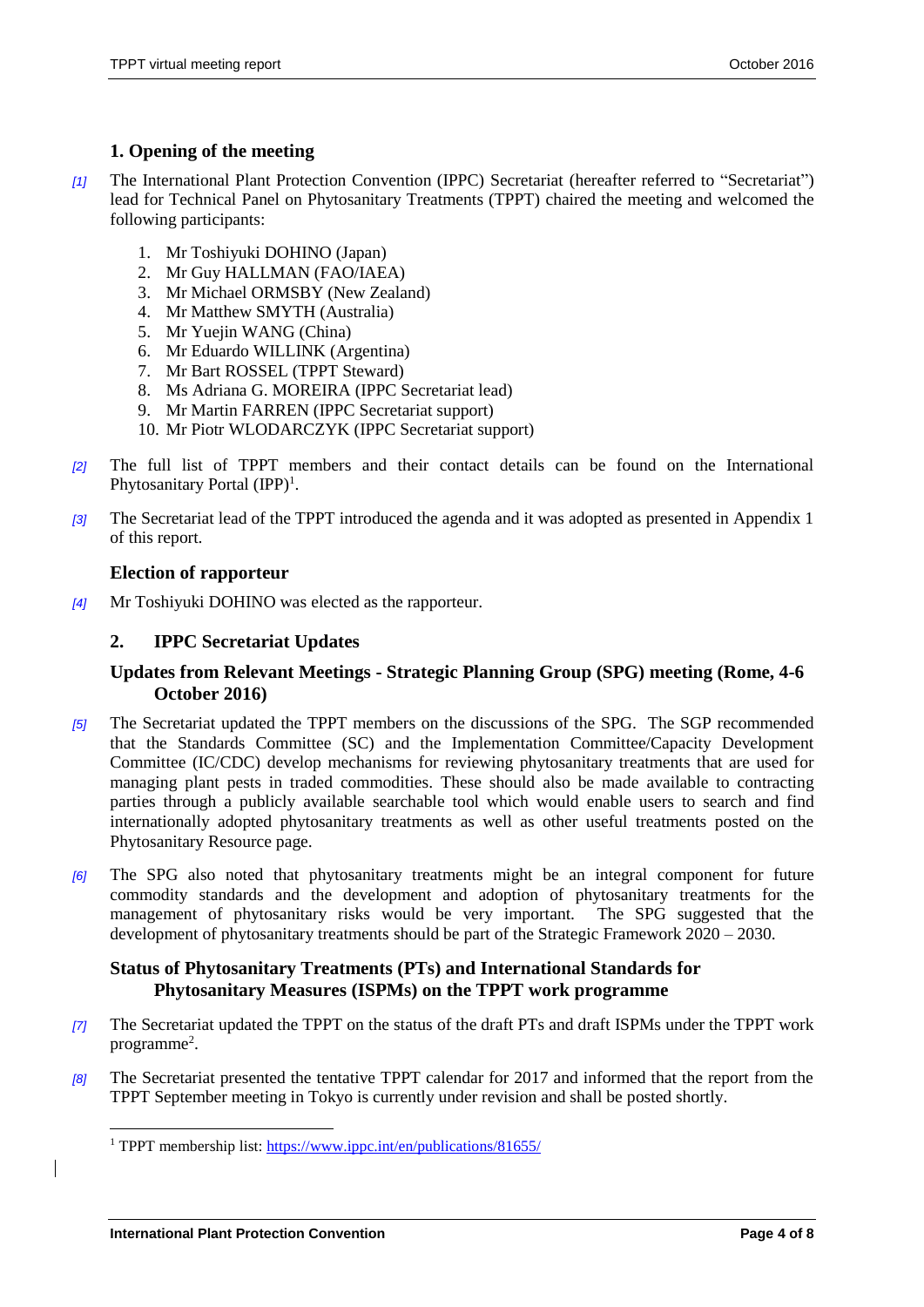- *[9]* There are currently thirteen draft PTs in the TPPT work programme. In which one was recommended to be merged; all draft PTs are planned to be presented to CPM-12 (2017) for adoption, with the expection of the draft PT on Vapour heat treatment for *Bactrocera dorsalis* on *Carica papaya* var. Solo (2009-109). For this draft PT, the TPPT requested more information from the submitter and the Secretariat has contacted the NPPO of the Philippines, requesting additional information for the draft PT with no response to date. The Secretariat will follow-up on this and keep the TPPT informed.
- *[10]* Under the TPPT work programme, there are five draft ISPMs on requirements for the use of phytosanitary treatments.
- *[11]* The Secretariat reminded the TPPT that the draft ISPM on: Requirements for the use of temperature treatments as phytosanitary measures (2014-005) was submitted to first consultation in 2016. The compiled comments were available on the IPP<sup>3</sup>.

#### <span id="page-4-0"></span>**3. TPPT work programme**

#### <span id="page-4-1"></span>**Draft ISPM: Requirements for the use of fumigation treatments as a phytosanitary measure (2014-004)**

- *[12]* The Secretariat informed the participants that this draft ISPM is planned to be discussed by the SC in May 2017. The Secretariat thanked the steward and the assistant steward for their work on the draft and invited the steward to introduce the draft to the TPPT.
- *[13]* The steward introduced the draft ISPM and thanked the TPPT members for submitting comments on the draft. He noted that the main issues where that more information may be needed in the draft on the types of chambers, the duration of the treatments, the monitoring of the duration of the treatment and the concentration of the fumigants.
- *[14]* The TPPT steward noted that the consultation comments for the draft ISPM: Requirements for the use of temperature treatments as a phytosanitary measure (2014-005) should be considered as some of them may also be relevant to fumigation treatment requirements.
- *[15]* The steward for the draft ISPM on the use of temperature treatments (2014-005) stressed that the main issues raised during the first consultation were whether the topic should be developed as a standard or as a manual and whether there were enough requirements in the draft. He suggested these comments could also be considered for the draft ISPM on fumigation treatments (2014-004). He also mentioned that the issue of relative humidity during treatments might not been addressed sufficiently in the draft. He suggested that the steward's summary of consultation comments for the SC November 2016 meeting could be made available to the TPPT members. The Secretariat informed the TPPT that a link to the compiled comments to the draft ISPM on the use of temperature treatments (2014-005) had already been shared with the TPPT.
- *[16]* The steward for the draft ISPM on the use of temperature treatments (2014-005) noted that the decision on whether a standard or a manual would be developed is outside the mandate of the TPPT. He also mentioned that some countries wanted to see more information on combined treatments in the draft ISPM on temperature treatments (2014-005) and some thought that the research guidance in Appendix 1 should be better placed in an annex to ISPM 28 (*Phytosanitary treatments for regulated pests*).
- *[17]* The TPPT agreed that the outline of requirements should be considered later, when a review of the draft is finalized.
- *[18]* One TPPT member suggested, that the objective of treatments should be formulated more broadly, e.g. to mitigate pest risk rather than achieving pest mortality at a specific level, and to cover the delayed

l

<sup>3</sup> https://www.ippc.int/en/publications/83033/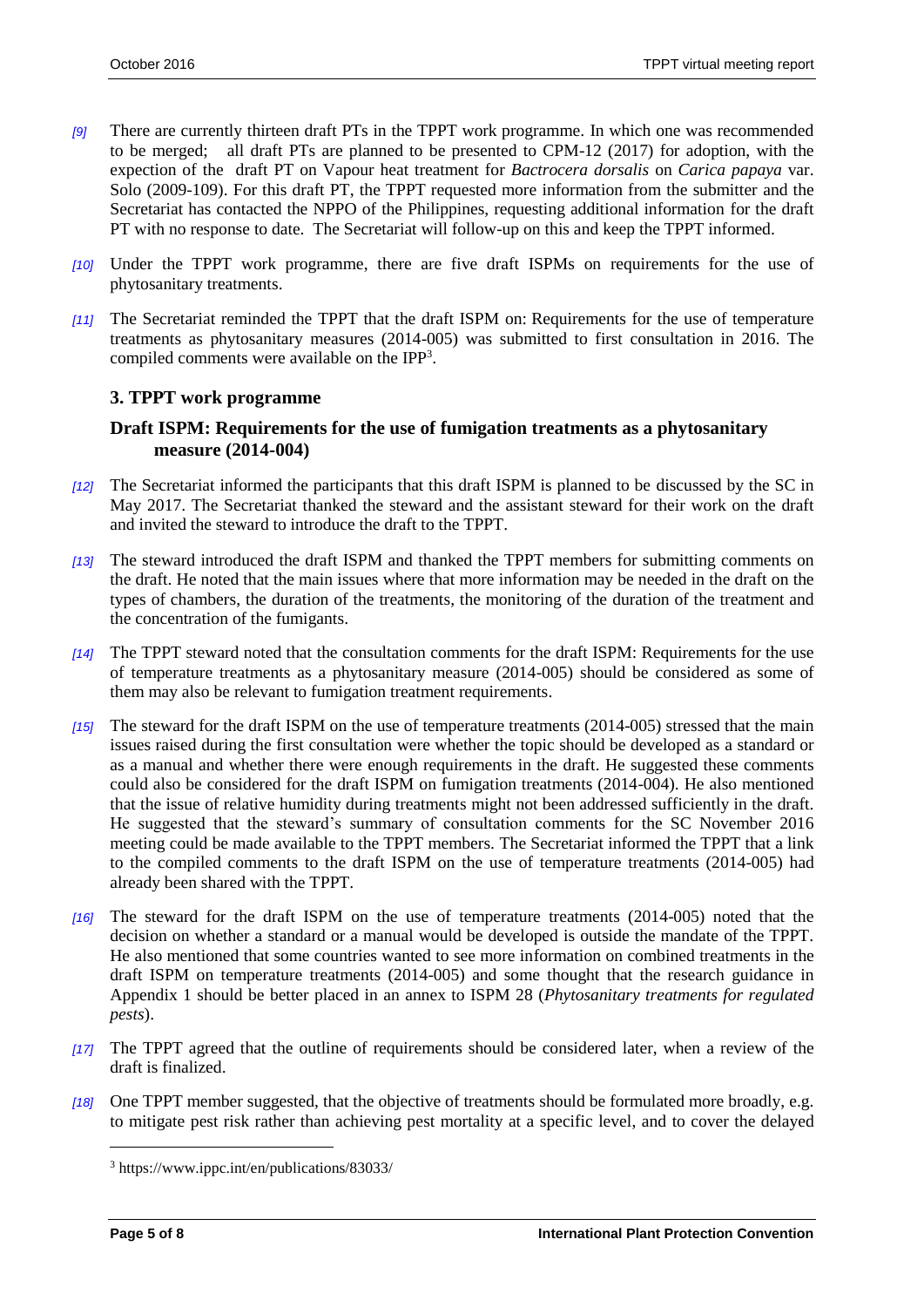pest mortality and other effects of treatments. This was supported by other TPPT members. The TPPT questioned the necessity to keep the original text in as the purpose of this ISPM is not to explain why the measures are applied, but how they should be applied.

- *[19]* The TPPT noted that ISPM 28 is used for the assessment of phytosanitary treatments submitted for adoption by CPM, but countries may also use it to assess other treatments. The TPPT suggested that if this ISPM on the use of fumigation treatments (2014-004) is meant to cover both categories of treatments then keeping the paragraph would ensure clarity. This was supported by the steward for this topic. The paragraph will be modified by the steward prior to the next TPPT meeting.
- *[20]* In relation to section on treatment application, one TPPT member questioned whether the issue of the impact of the chamber load on achieving the required concentration over time (CT) was sufficiently addressed in the draft. The TPPT agreed that the issue of the chamber load was covered by the CT, but was concerned that if the chamber is loaded excessively, the required CT will not be reached.
- *[21]* Another TPPT member explained that the chamber load reflects the ability to achieve the CT throughout the chamber. In order to achieve the CT in the whole chamber it is important that the fumigant is evenly spread throughout the chamber.
- *[22]* One participant requested clarification on the humidity thresholds for the fumigation treatments. One TPPT member explained that for some fumigants the level of relative humidity is important and it should be addressed in the standard, preferably in a separate section. Another TPPT member agreed that the humidity is a complex issue and may be required at different levels depending on the situation, e.g. for living plants and for treatments using aluminium phosphide or some CO<sub>2</sub> mixtures it should be higher, while for treatments using sulphuryl fluoride high humidity it is not recommended.
- *[23]* With regard to the sections on combined treatments, the TPPT noted that consultation comments for the draft ISPM on the use of temperature treatments (2014-005) referring to combining temperature treatments and fumigation should be considered. One TPPT member suggested that the section on Treatment Types be reorganized as some sub-sections relate to combined treatments. Another TPPT member did not agree with this. He proposed that instead the title could be changed to read as "Combined Fumigant Treatments". The TPPT agreed to review this at the next meeting.
- *[24]* A TPPT member suggested that text on fumigation under vacuum could be added. The TPPT agreed to this modification.
- *[25]* One TPPT member proposed that the section on Fumigant and Controlled Atmosphere Combination Treatments be deleted as treatments combining fumigation and controlled atmosphere were not commonly used. He also mentioned that the elements naturally occurring in the atmosphere may, in high concentrations, become toxic and act as fumigants. Another member noted that such combinations of treatments are sometimes used, so the section should be retained.
- *[26]* One TPPT member requested that an example be given for the increase of treatment efficacy by increasing the respiration of the pests due to changed atmosphere. In response to this, another member thought that the wording provided was imprecise and could be improved. Another TPPT member gave an example of a fumigation treatment using  $1\%$  of  $SO_2$  which works better when the level of  $CO_2$  is increased to 6%. The Secretariat suggested that as the draft is at an early stage of development, current wording could be kept to see if countries will comment on this issue.
- *[27]* One TPPT member requested that more details on the fumigation enclosures is included in the section on Fumigation equipment and enclosures. The Secretariat informed the TPPT that a comment from an absent TPPT member requested clarification whether "tarpaulin 'tents'" includes e.g. plastic or nylon sheets. A TPPT member explained that all types of materials both impermeable and non-absorbent to the fumigant could be used. Thus, the TPPT agreed to review this at the next meeting.
- *[28]* A subsection on "Pressure testing the enclosure" was added, specifying the required gas tightness of the fumigation enclosure under vacuum. There was a discussion on the required half pressure decay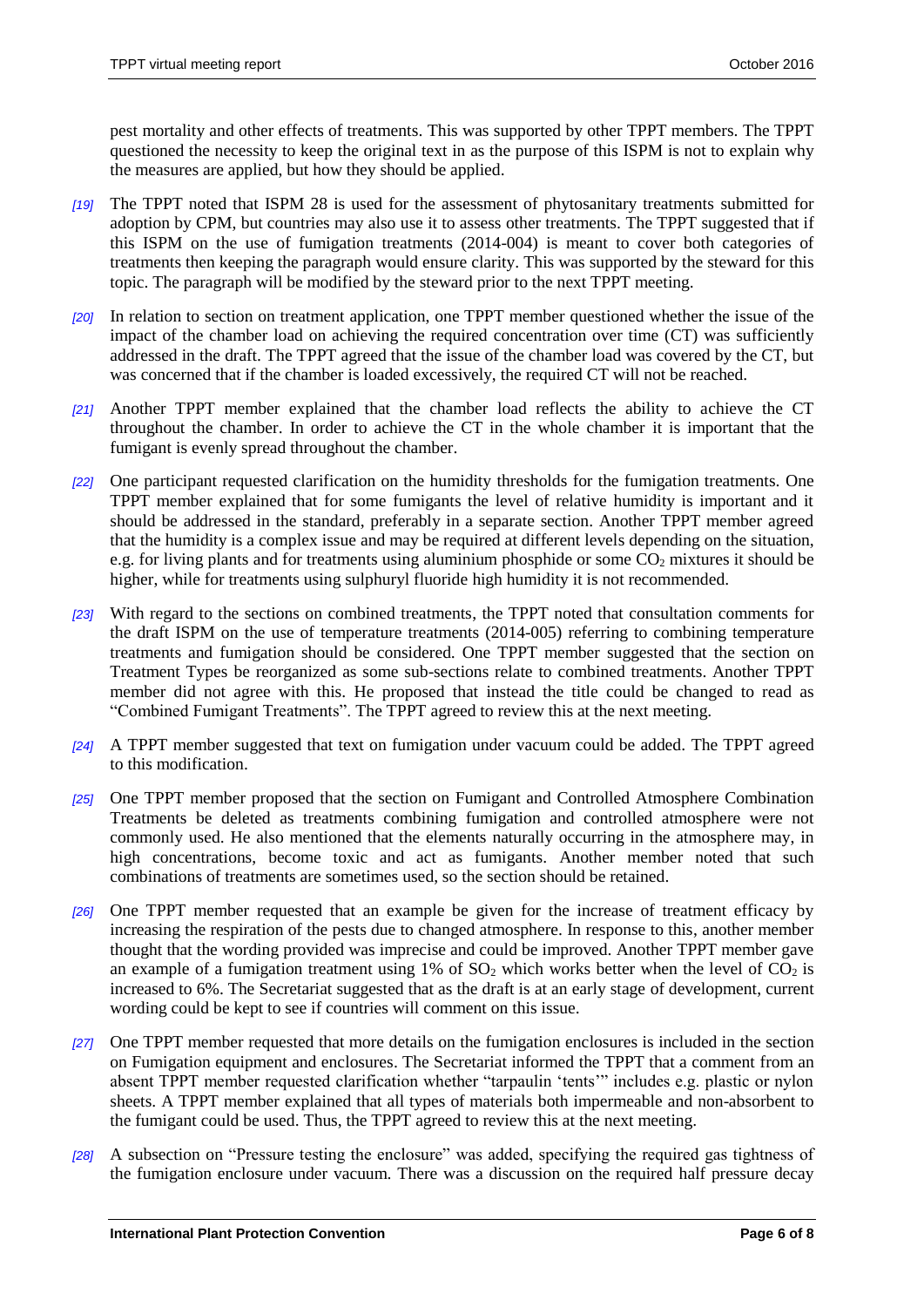time of 10 seconds or more (air pressure decaying from 200 Pa to 100 Pa). The Assistant steward suggested to increase the half pressure decay time referring to requirements in practical application, and queried if it is dependent on the chamber size. The steward suggested to adopt the minimum half pressure decay time to 30 second in agreement with the assistant steward.

- *[29]* With regard to text on heating equipment, a TPPT member suggested that since the 5ºC requirement is relevant to the application of methyl bromide only, a more general sentence would be more appropriate. The steward agreed to modify the text. The steward will also consider the temperature limitations for other fumigation treatments. Another TPPT member suggested including more information on minimum temperatures for the main fumigants used globally, if available.
- *[30]* A TPPT member thought that a section on instruments to measure the moisture content or the relative humidity should be added and that the text should not use outdated measurement units (ppms). The TPPT agreed that a section on the measurement of the humidity should be added.
- *[31]* Another member suggested checking the draft ISPM on temperature treatments (2014-005) for consistency in the use of terminology used for thermometers, temperature probes, sensors etc.
- *[32]* In the section on Fumigant recycle use or disposal facility it was suggested to remove the requirement of 50 kg limit for methyl bromide as it was too prescriptive and would probably not be accepted by countries. The TPPT agreed and removed this requirement.
- *[33]* The Secretariat thanked the participants for their comments and suggested that comments on issues not discussed at this meeting should be submitted to the steward and the assistant steward by 04 November 2016.The Secretariat also informed the TPPT that the next TPPT virtual meeting is planned for 08 December.

#### <span id="page-6-0"></span>**4. Other business**

*[34]* No other business was discussed.

#### <span id="page-6-1"></span>**5. Close of the meeting**

*[35]* The Secretariat thanked the TPPT for their participation in the meeting and reminded them of the posting deadline of documents for the December 2016 virtual meeting. The Secretariat closed the meeting.